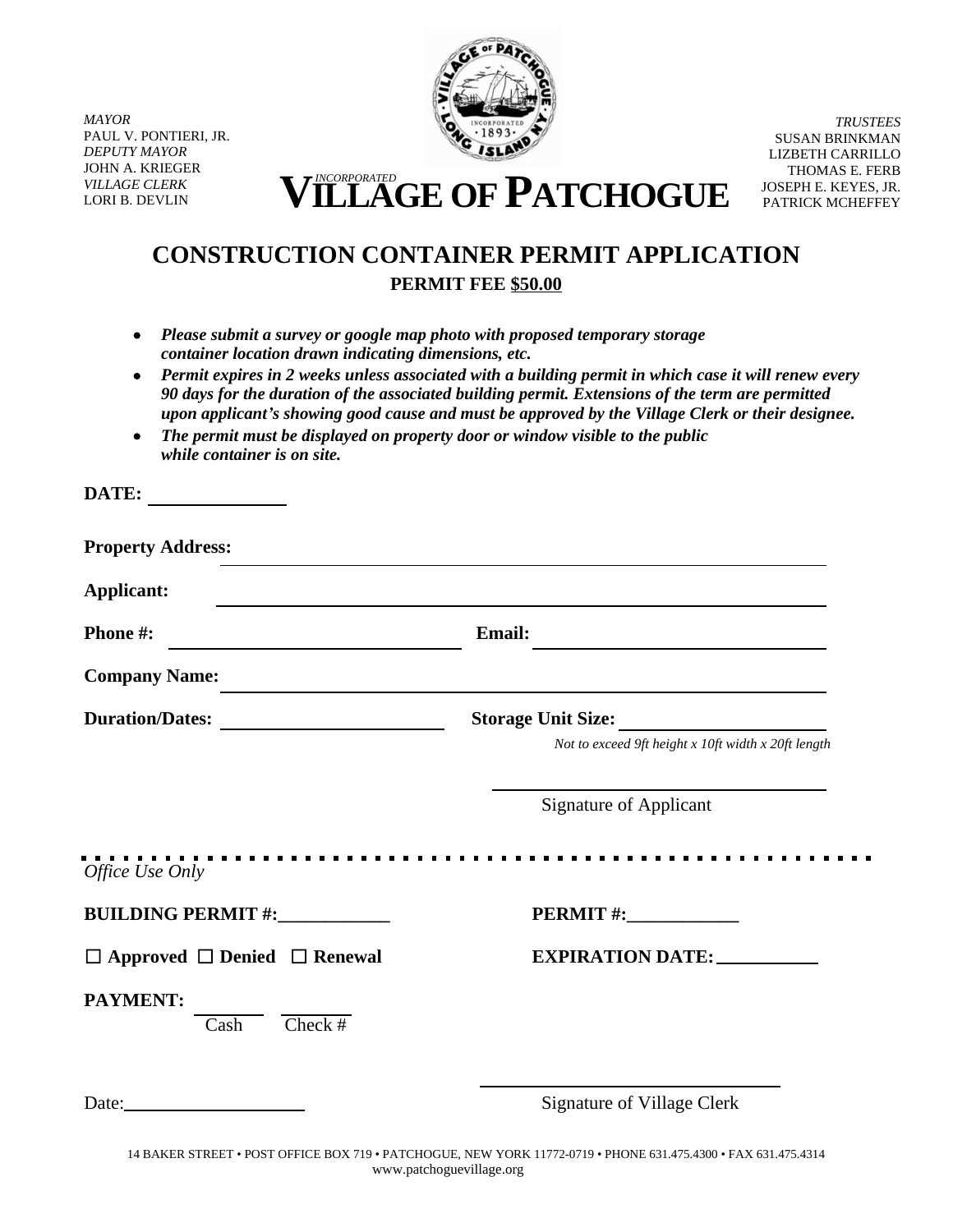Village of Patchogue, NY  $\frac{1}{2}$ av January 26, 2022 Wednesday, January 26, 2022

 $\sigma$ <sub>1</sub>  $\sigma$ <sub>220</sub>  $\sigma$ <sub>1</sub> *VILLAGE Chapter 238. Housing Standards*<br> *Article VIII. Property Maintenance* 

Article VIII. Property Maintenance

§ 238-43. Requirements.

All residential premises throughout the Village, whether or not covered by other provisions of this chapter, shall be maintained in conformity with the provisions of this section so as to assure the desirable residential character of the property and all residential neighborhoods.

O. Temporary Containers.

(1) As used in this article, the following terms shall have the meanings indicated:

## **CONSTRUCTION CONTAINER**

**Any container for the collection of construction equipment or other construction material, supplies or items, not to include debris containers under Chapter 365.**

TEMPORARY STORAGE CONTAINER

A portable shed or storage container, storage unit, shed-like container or other portable structure that can be or may be used for storage of personal property of any kind and which is located for such purposes outside an enclosed building, other than an accessory structure and specifically including those storage facilities generally referred to as a portable on demand storage unit (PODS).

(2) Temporary Storage Container Permits.

(a) No person shall place or utilize a Temporary Storage Container in the Village without first obtaining a container permit from the Village Clerk. Application for the permit shall be made on forms approved by the Village Clerk. The permit fee shall be set by resolution of the Board of Trustees.

(b) The term of the container permit shall be 30 days with one 30-day extension permitted.

## (3) **Construction Container Permits.**

**(a) No person shall place or utilize a Construction Container in the Village without first obtaining a container permit from the Village Clerk. Application for the permit shall be made on forms approved by the Village Clerk. The permit fee shall be set by resolution of the Board of Trustees.**

**(b) The term of the container permit shall be the lesser of two weeks or the term of the associated building permit. Extensions of the term are perm**itted upon applicant's showing of good cause.

## (4) **Container Regulations.**

**(a) Only one Temporary Storage Container shall be located on any one property at any given time.**

**(b) Temporary Storage Containers shall be limited to a maximum size of 9 feet in height, 10 feet in width and 20 feet in length.**

**(c) Containers shall not be located in any portion of the front yard, other than on a driveway or other paved surface or entirely behind the front facade line of the primary structure. When placed on a driveway, Containers must be placed at the farthest practicably accessible point from the street.** 

(d) Temporary Storage Containers and Construction Containers are prohibited from being placed in or on public or private streets or rights-of-ways.